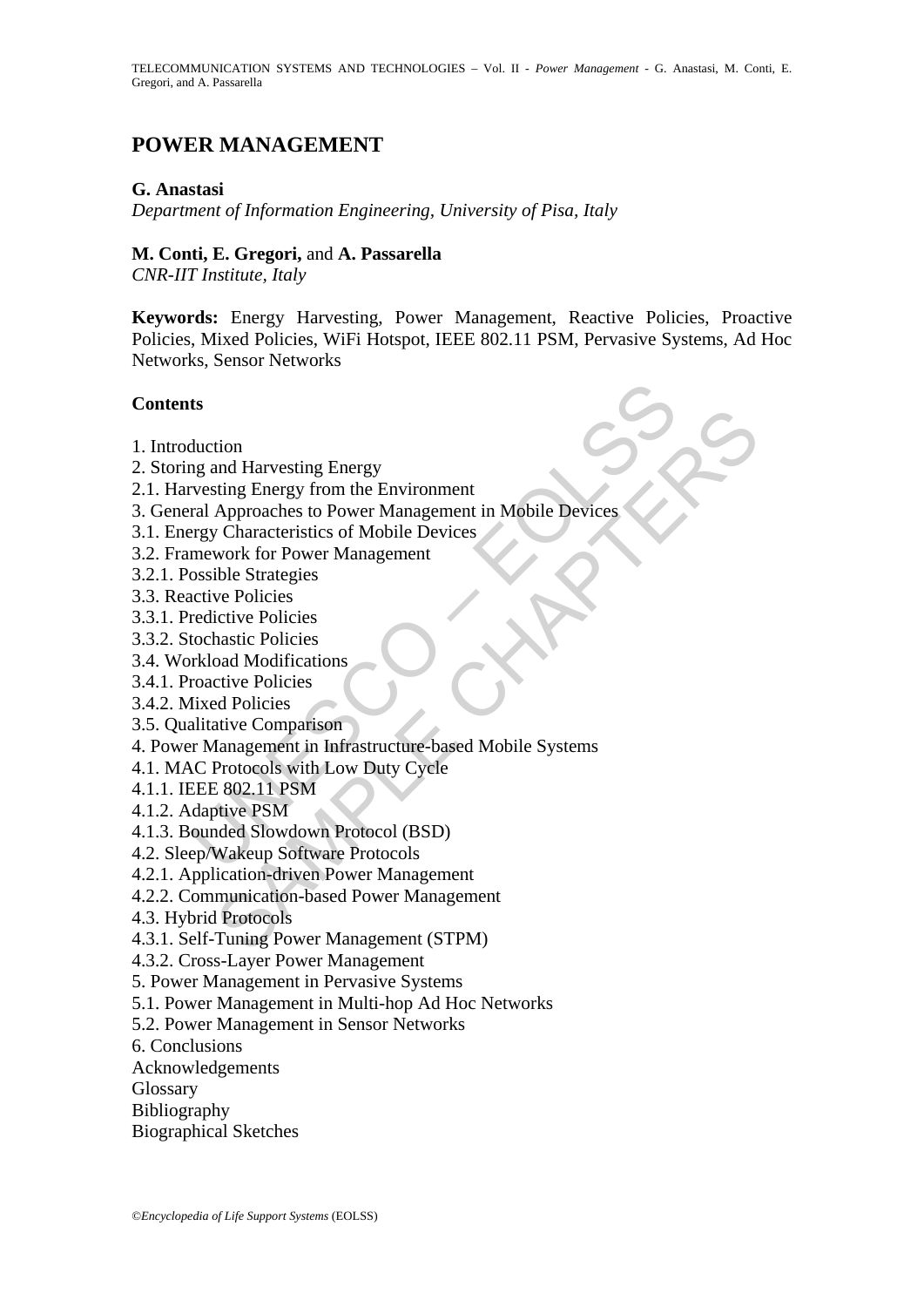## **Summary**

mprovements in the variety capacity and expected in the tract rutter<br>from the surrounding environment is a very interesting and prom<br>rently scavenging just provides limited amounts of energy. There<br>ge energy available at m The proliferation of mobile devices (laptops, PDAs, smart phones) and the development of wireless technologies are producing a revolutionary change in our information society. Wireless Internet access and mobile computing are now developing as the natural complement and evolution of the Internet success story. Despite this trend, many technical problems have still to be faced for this scenario to become an established reality. Power management is one of the most critical issues as the energy available in a mobile device is probably the most critical resource. In principle, either increasing the battery capacity, or reducing the power consumption, could alleviate energy-related problems. However, projections on progresses in battery technologies show that only small improvements in the battery capacity are expected in next future. Harvesting energy from the surrounding environment is a very interesting and promising direction, but currently scavenging just provides limited amounts of energy. Therefore, it is vital to manage energy available at mobile devices very efficiently. Among the components of a mobile device that contribute to power consumption (CPU, video, hard-disk, network interface, etc), the impact of the wireless network interface becomes more and more relevant as the device size decreases. It is thus extremely important to design energy-efficient networking protocols and applications. In this contribution we provide an up-to-date state of the art of power management techniques proposed for mobile and pervasive computing environments with special emphasis to techniques aimed at reducing the energy consumed by the wireless interface.

# **1. Introduction**

Iy scavenging just provides limited amounts of energy. Therefore, it is<br>energy available at mobile devices very efficiently. Among the compone<br>le device that contribute to power consumption (CPU, video, hard-<br>terface, etc) Wireless Internet access and mobile computing are establishing as the natural complement and evolution of the Internet success story. Nowadays is already common experience to access the Internet wirelessly via Wi-Fi enabled laptops and PDAs, or through cellular phones. Projections show that in few years the number of mobile connections and the number of shipments of mobile terminals will grow yet by another 20-50 percent. With this trend, we can expect the total number of mobile Internet users soon to exceed that of the fixed-line Internet users. The proliferation of mobile devices is producing a revolutionary change in our information society. Laptops, smart-phones and PDAs, equipped with wireless technologies, support users in accomplishing their tasks, accessing information, or communicating with other users anytime, anywhere.

Despite this trend, many technical problems have still to be fixed for this scenario to become an established reality. Power management is one of the most critical issues as the energy available in a mobile device is probably the most critical resource. In principle, either increasing the battery capacity, or reducing the power consumption, could alleviate energy-related problems. However, projections on progresses in battery technologies show that only small improvements in the battery capacity are expected in next future. Harvesting energy from the surrounding environment is a very interesting and promising direction. In addition, harvested energy is renewable and pollution free. However, only in the very long term we can expect to be able to scavenge enough energy from the environment so as to forget about batteries. If the battery capacity cannot be improved significantly, and scavenging just provides limited amounts of energy, it is vital to manage power utilization efficiently, by identifying ways to use less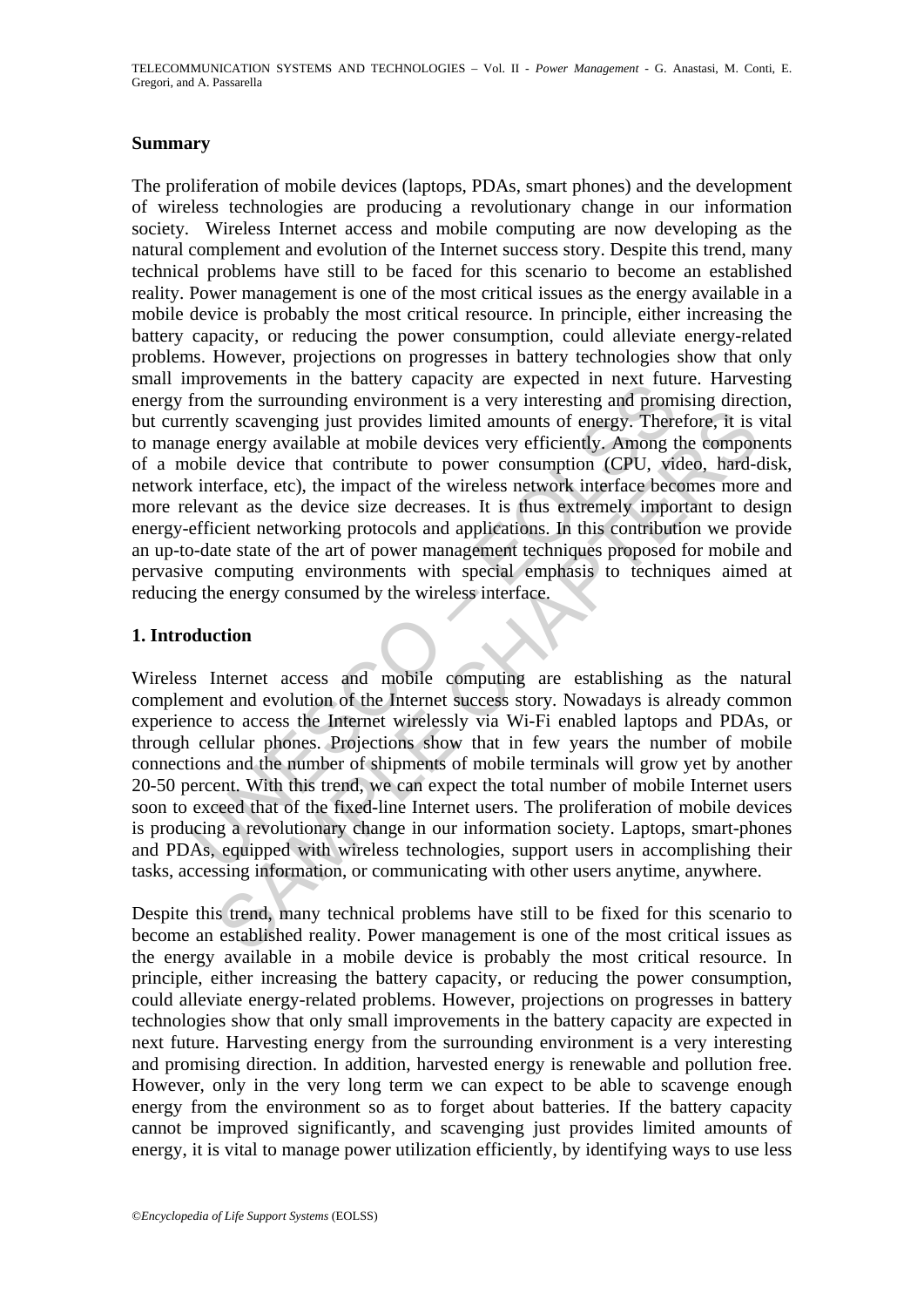energy preferably with no impact on the applications.

In a nutshell, power management for mobile devices is a must, and each (hardware or software) component of a mobile device should be designed to be energy efficient. This contribution provides an up-to-date state of the art of power management techniques for mobile and pervasive computing environments, and highlights some open issues. Section 2 discusses battery technologies and energy harvesting techniques. Section 3 presents a general framework (and the related strategies) for power management in a mobile device. These strategies can operate at different layers of the system architecture including hardware, operating system, networking protocols, and applications. At the operating system level techniques for hard-disk management, CPU scheduling and screen blanking have been proposed. Techniques implemented at the application level include disconnected operations, remote task execution, agent-based computing, and exploitation of the application semantic. Techniques for adapting the application behavior to the changing level of energy also fall in this category.

basinary and vector proposed. Techniques injeration at the application<br>disconnected operations, remote task execution, agent-based chion of the application semantic. Techniques for adapting t<br>r to the changing level of ene in of the application semantic. Techniques for adapting the application techniques for adapting the application techniques for adapting the application techniques of a mobile device that contribute to power consumption (C Among the components of a mobile device that contribute to power consumption (CPU, video, hard-disk, network interface, etc), the impact of the network interface becomes more and more relevant as the device size decreases. In a laptop the percentage of energy drained by the wireless interface is about 10% of the overall system consumption. This percentage grows up to 50% when we consider small-size devices like PDAs. This difference can be justified if we consider that small-size mobile computers frequently have no hard disk and limited computational resources. On the other hand, the wireless interface provides almost the same functionalities as in a laptop or desktop PC. It is thus extremely important to design power-efficient network protocols and applications. In Section 4 we survey the most relevant power management policies for reducing the power consumption of the wireless interface in an infrastructure-based scenario, i.e., when the mobile device accesses the network infrastructure (e.g., the Internet) through an access point. Session 0 we also consider power management in other wireless scenarios (i.e., ad hoc and sensor networks).

# **2. Storing and Harvesting Energy**

The spectrum of mobile computing devices is quite large. They range from laptops to sensor nodes that have a size of few tens of mm3. Hereafter, we divide mobile devices in the following three general classes.

- $\blacksquare$  high-end devices (e.g., laptops)
- $\blacksquare$  medium-size devices (e.g., PDAs and smart phones)
- $\blacksquare$  small-size devices (e.g., sensor nodes)

Power requirements highly depend on the device type, and on the task the device is designed for. For example, laptops require rechargeable, high-capacity batteries, but dimension and weight are not primary concerns. On the other hand, sensor nodes are typically not reachable after the sensor network is deployed (e.g., they may monitor radioactive or polluted zones, they may be put below buildings to monitor seismic waves, etc.). Therefore, unless energy-harvesting techniques are implemented, sensor nodes are designed to work unattended until the battery is completely exhausted. Thus,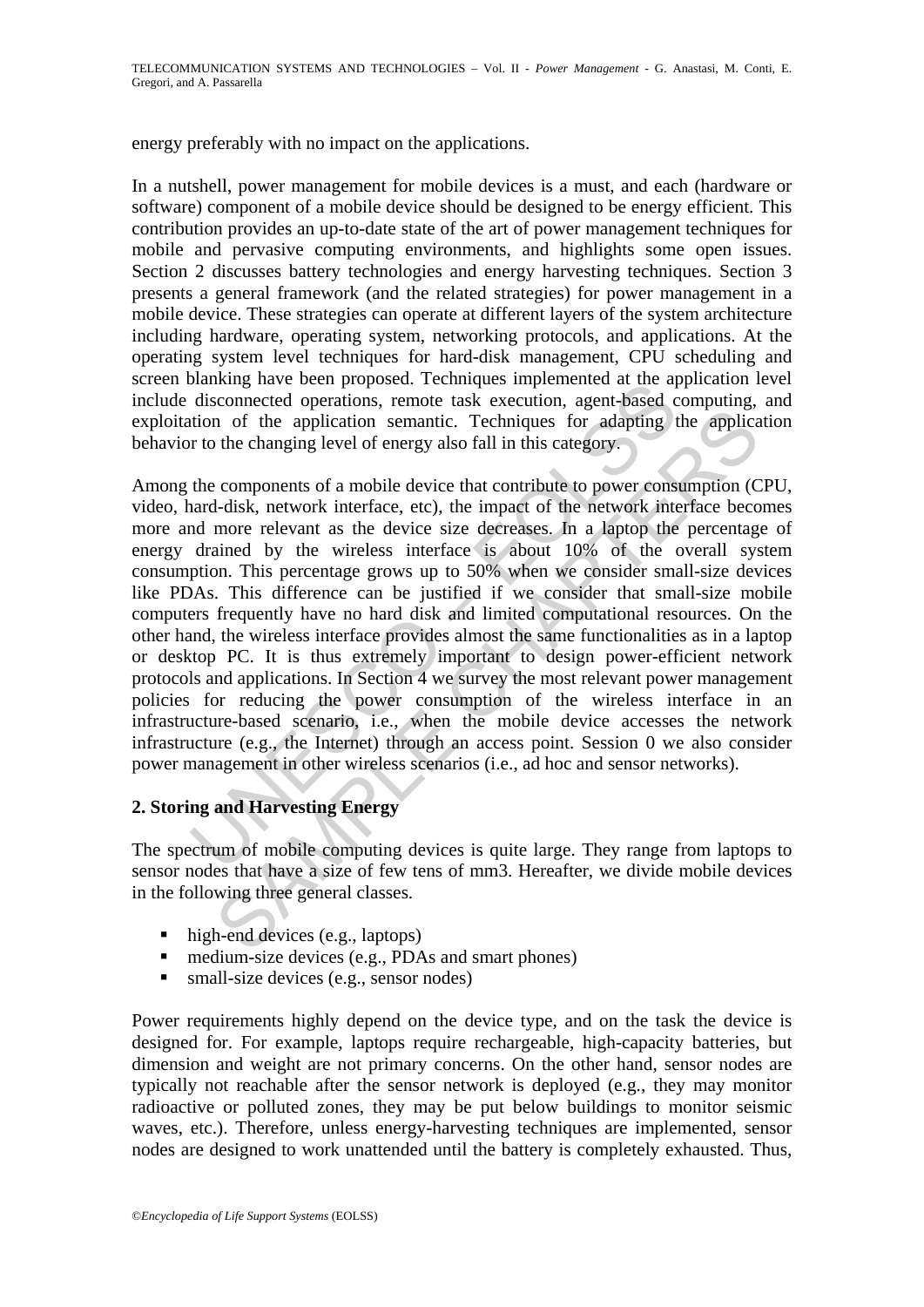batteries for sensor nodes are typically not rechargeable, and must be very small. To summarize, due to the high variety of devices, the spectrum of battery technologies used in mobile devices is wide.

Today, the most widely used technology is Lithium-Ion Cells. These batteries are available in many different form factors. Moreover, they can be restored at nearly full capacity for many recharge cycles. At the state of the art, lithium batteries are used as an off-the-shelf component, and can be found in devices of almost any class.

| <b>Device</b> | Capacity<br>(mAh) | Volume cm <sup>3</sup>     |
|---------------|-------------------|----------------------------|
| Laptop        | $\sim 4000$ mAh   | $\sim$ 200 cm <sup>3</sup> |
| PDA           | $\sim$ 900 mAh    | $\sim 50 \text{ cm}^3$     |
| Sensor node   | $\sim$ 500 mAh    | $\sim 10 \text{ cm}^3$     |

Table 1: Typical characteristics of lithium batteries used for different device types

UNESCO – EOLSS SAMPLE CHAPTERS The trade-off between capacity and size guarantees a reasonable lifetime to devices such as laptops, PDAs or smart phones. However, for wearable computers and sensor nodes, form factors of commercial batteries might not be sufficient. Current research efforts are devoted to miniaturize sensor nodes and wearable devices as much as possible. For example, the SmartDust project of the University of California at Berkeley has developed prototype sensor nodes as small as few tens of mm3. In this scenario, borderline technologies are currently investigated, in order to provide sufficient energy in so small form factors. Also, solutions to scavenge energy from the environment have been investigated. Harvesting techniques will be discussed in detail in Section 2.1.

Despite the large number of research activities in this field, researchers agree that battery capacities are today one of the main limiting factors to the development of the mobile computing paradigm. More important, in the near future the difference between battery capacities and energetic requirements of mobile devices is expected to become even deeper. Figure 1 shows the performance improvements for different components of a mobile device in the time period 1990-2000 (improvements are expressed as multiples of the performance in the year 1990). This trend is confirmed by more recent studies that refer to the time interval 1990-2003. The energy density in batteries has registered the lower performance increase in the last decade.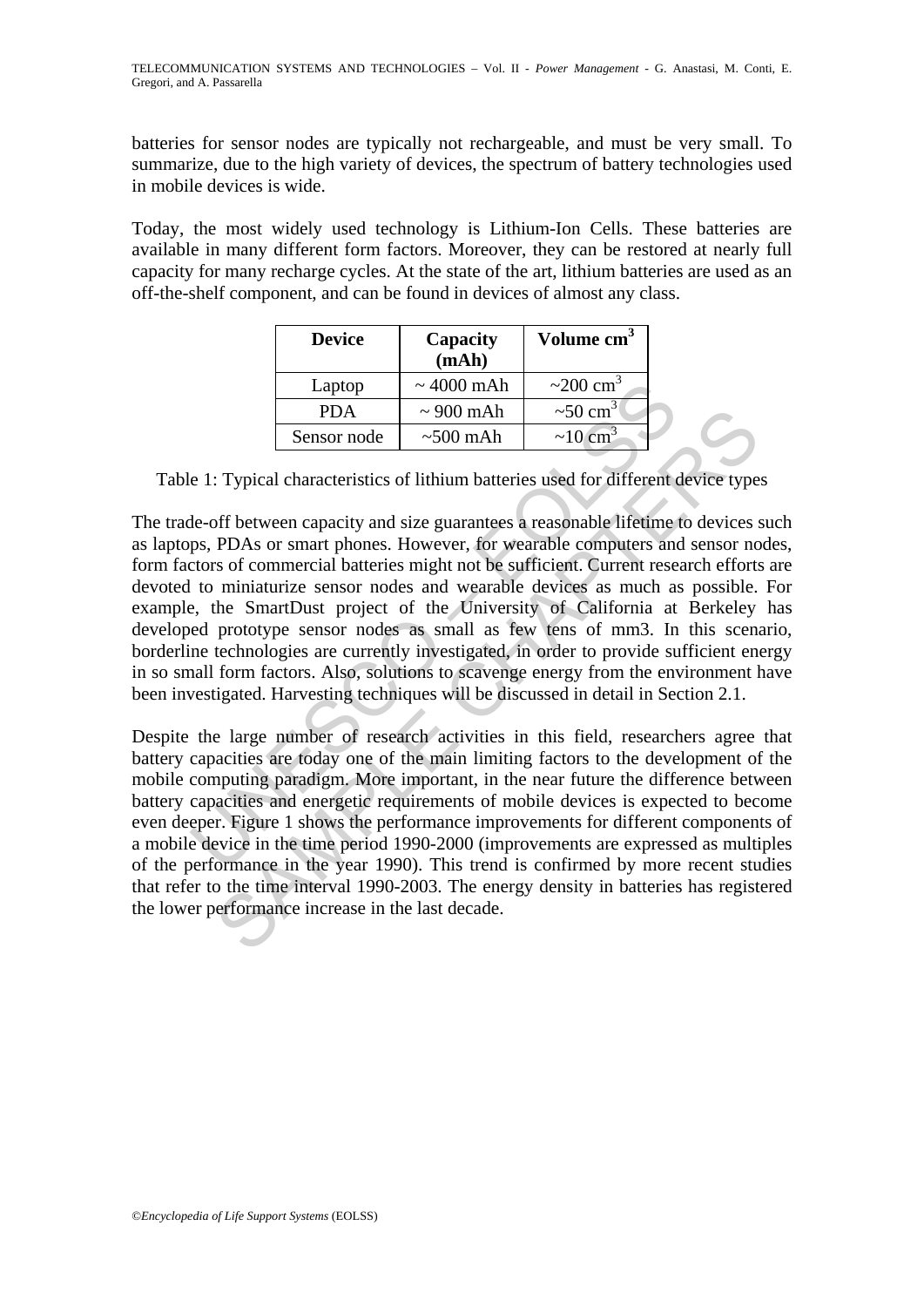

Figure 1: Increase of components' capabilities from 1990 to 2000. This plot has been derived from results in Starner (2003)

<sup>2</sup><br>
<sup>100</sup><br>
<sup>100</sup><br>
<sup>100</sup><br>
<sup>12</sup><br>
<sup>23</sup><br>
<sup>23</sup><br>
<sup>23</sup><br>
<sup>23</sup><br>
<sup>23</sup><br>
<sup>23</sup><br>
<sup>23</sup><br>
<sup>23</sup><br>
<sup>23</sup><br>
<sup>23</sup><br>
<sup>23</sup><br>
<sup>23</sup><br>
<sup>23</sup><br>
<sup>23</sup><br>
<sup>23</sup><br>
<sup>23</sup><br>
<sup>23</sup><br>
<sup>23</sup><br>
<sup>23</sup><br>
<sup>23</sup><br>
<sup>23</sup><br>
<sup>23</sup><br>
<sup>23</sup><br>
<sup>23</sup><br>
<sup>23</sup><br>
<sup>23</sup><br>
<sup>23</sup><br>
<sup>23</sup><br>
<sup>23</sup><br>
<sup>23</sup><br>
<sup>23</sup><br>
<sup>23</sup> The content of the battery of the content of the battery is a denived by the content of the battery of the derived from results in Starner (2003). This plot has be derived from results in Starner (2003) aggests that power Figure 1 suggests that power management is a key enabling factor for the development of mobile computing. However, to design effective power management policies, batteries' properties like *Rate Capacity Effect* and *Relaxation Effect* need be taken into account. The energy that a battery can provide depends not only on its capacity, but also on the profile of the current it supplies (throughout referred to as  $I_d$ ). If  $I_d$  is constant and greater than a certain threshold (referred to as the *rated current* of the battery) the energetic efficiency can be dramatically low. Specifically, it is well known that the voltage of a battery drops down while it is supplying current. Eventually, a *cut-off voltage* is reached, after which the battery is no longer able to provide energy. It has been shown that, if  $I_4$  is constant over time, the more  $I_4$  grows beyond the rated current, the less energy is provided before reaching the cut-off voltage (i.e., the lower is the energetic efficiency). This phenomenon is known as the *rate capacity effect*. To overcome this problem, many authors propose to drain current in *pulsed mode*. This allows us to achieve a higher energetic efficiency. In practice, a constant current  $I_d$  is drained for a time interval  $t_{load}$ . Then, the battery is left idle for a time interval  $t_{idle}$ , and so on. During  $t_{\text{idle}}$  the battery is able to recover the voltage lost during the previous  $t_{\text{load}}$ . This phenomenon is known as the *relaxation effect*. By exploiting this effect, if a pulsed scheme is used, the energy provided before reaching the cut-off voltage is higher than in the case of continuous drain. Obviously, the performance improvements depend on the battery capacity and the ratio between  $t_{\text{load}}$  and  $t_{\text{idle}}$ .

#### **2.1. Harvesting Energy from the Environment**

The idea of scavenging energy from the environment to feed electronic devices is not new. For example, electronic calculators powered by light sources are sold since long time ago. The new challenge is how to harvest enough energy to sustain the operation of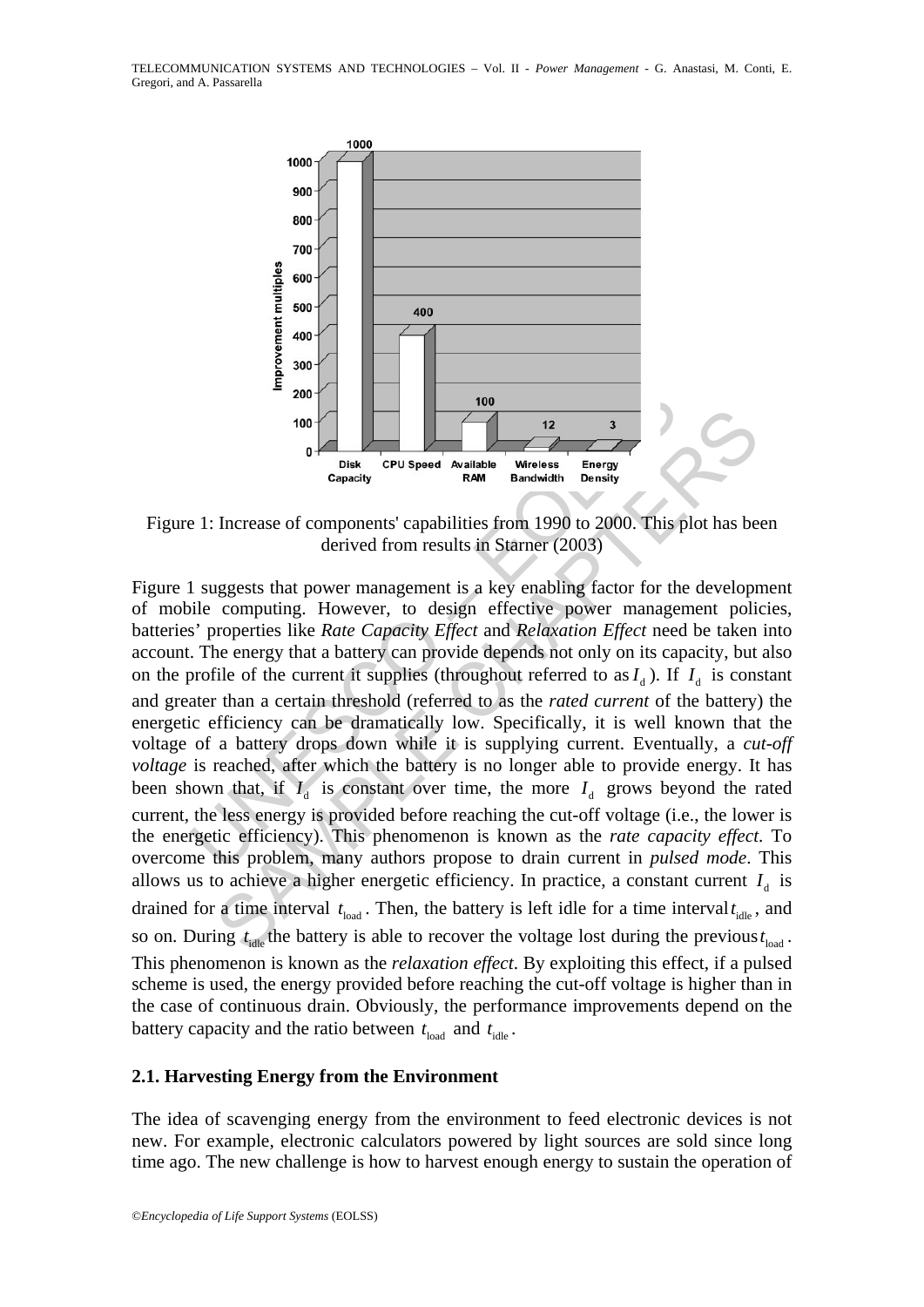mobile devices. Investigating this direction is very important, for several reasons. Firstly, energy harvested from the environment is pollution free. Secondly, being renewable, it potentially allows devices to run unattended for virtually unlimited time.

of enterinty summarized many cases that detections is for devices such as laptops. It is also possible to harvest er Actually, this is the way passive RF tags work. This approach c complex devices, as well. For example, re Energy harvesting for mobile computing is still in early stages, and is gaining momentum in the research community. A first research direction is collecting energy from electromagnetic fields. The most popular and developed example is getting energy from light sources via solar cells. It is already possible to embed solar cells into thin plastic sheets that, for example, can be laminated onto laptops cases. Unfortunately, current technology allows conversion efficiency just between 10% and 30%, thus requiring too large surfaces to produce reasonable amounts of energy. Should conversion efficiency sufficiently improve, in many cases this technology could replace batteries for devices such as laptops. It is also possible to harvest energy from RF signals. Actually, this is the way passive RF tags work. This approach can be extended to more complex devices, as well. For example, researchers are trying to feed sensor nodes through the RF signal sent by a reader. While the physical principles is exactly the same as in the RF tags, the power required for feeding a whole sensor device is quite higher, making such a system a challenging one.

Other possible sources of energy harvesting are thermal gradients. The Carnot cycle is the physical principle behind this approach. For example, the Seiko Thermic wristwatch exploits the thermal gradient between the human body and the environment. Also in this case, the conversion efficiency is the main problem, especially when the thermal gradient is small.

Radioactivity has also been proposed as a source of energy for small devices. The typical limited size of the radiating material avoids safety and health problems. This technology is particularly suitable for devices operating with very limited power (i.e., tens of μW) for very long times. Indeed, the limit in time of such a system is governed by the half-life of the radiating material, which can be in the order of hundreds of years.

tradily, this is the way passive RF tags work. This approach can be externmelex devices, as well. For example, researchers are trying to feed seemple the RF signal sent by a reader. While the physical principles is example Mechanical movements can be exploited to scavenge energy, as well. For example, vibrations in the environment can be converted through piezoelectric materials. Research in this field is already quite developed, so that it has been possible to feed an off-the-shelf Mica2Dot Mote operating at a 1% duty cycle just by means of such a system. Human movements can be also used to collect energy. Self-winding wristwatches date back a long ago, as they have been diffused since 1930s. More recently (1997), the same principle has been used to build windup radios to be used when battery availability is an issue. In January 2005, Nicholas Negroponte announced the "One Laptop per Child" project to build \$100 laptops for education in emerging countries. These laptops can use windup systems to store energy. Finally, it has also been proposed to harvest energy by heel strikes during people walks. It has been proved that this approach can produce average power in the order of 250-700 mW, thus representing a very promising direction.

Even though, in the very long term, energy harvesting techniques might represent the main power source for mobile devices, in the meanwhile the conversion process is not efficient enough. Energy scavenging can thus be used just to power very simple devices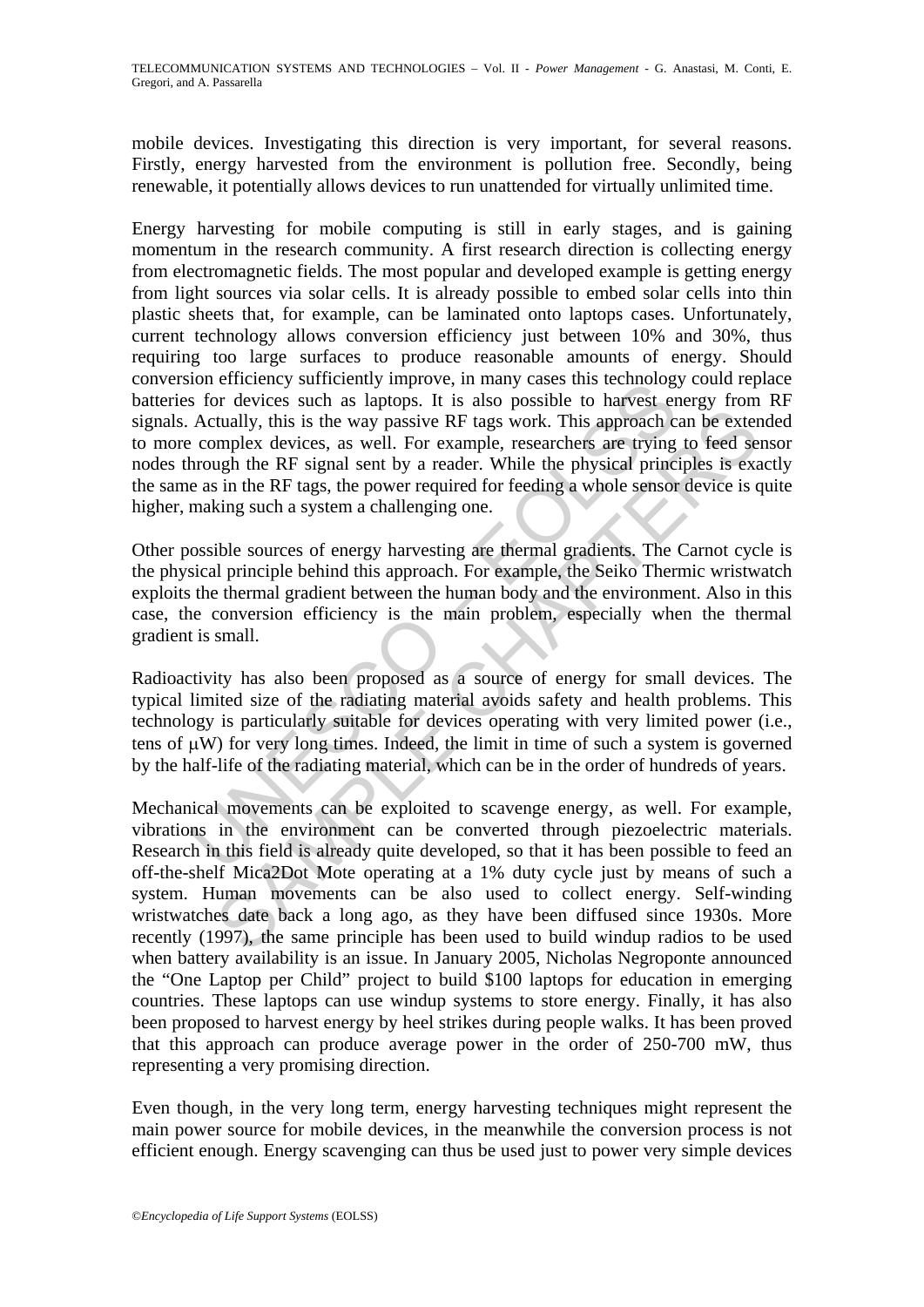(such as RFID), or as a complementary power source, e.g., to replenish a battery in the background. In general, the main issue seems not to be the amount of *energy* that can be collected through harvesting (which is virtually infinite), but the amount of *power*, which is quite limited. Therefore, energy harvesting and power management are two key principles around which mobile computing should be designed. Since i) battery capacities are not expected to keep the pace of electronics demand, and ii) power available by scavenging the environment is quite limited, judicious management of power resources will still be a must for a long time.

# **3. General Approaches to Power Management in Mobile Devices**

A computer can be seen as a set of hardware and software components servicing user requests. Hardware components need energy to operate. Instead, software components do not consume power by themselves, but they impact on the power consumption as they control the activity of hardware components.

but can be seen as a set of natural e and solition the seen as a set of natural e and solition consume power by themselves, but they impact on the power consume power by themselves, but they impact on the power consume pow sume power by themselves, but they impact on the power consumption<br>is une power by themselves, but they impact on the power consumption<br>for has been devoted to design and manage hardware components is<br>cient way. The most c A large effort has been devoted to design and manage hardware components in an energy-efficient way. The most commonly used approach consists in focusing on a specific component (e.g., the hard disk, the network interface, ...), and deploying a *dedicated power manager* guaranteeing that the component provides the required services, while optimizing the energy spent in providing them. For example, laptop screens are usually blanked after a pre-specified inactivity interval, and resumed when a new activity is detected (e.g., a mouse movement or a key press). In other words, a power manager is "attached" to the screen, monitoring its activity, and switching it in a low-power mode when it is not used for a while. In principle, power managers could be implemented either in hardware or in software. However, due to their inherent flexibility, software managers are usually preferred. Obviously, when designing a power management mechanism we should take also care of the additional power consumption of the power manager itself.

Hereafter, we survey the main power management approaches presented in the literature. To select the most appropriate power manager it may be worthwhile to know how the different hardware components of the mobile device contribute to the overall power consumption. Therefore, in Section 3.1, we introduce the breakdowns of the power consumption in typical mobile devices.

# **3.1. Energy Characteristics of Mobile Devices**

In the past years, several studies have been done to measure the power drained by various components of a laptop. In 1996 Udani and Smith showed that the CPU, wireless network interface, hard disk and display require approximately 21%, 18%, 18% and 36% of the total power, respectively. Other researchers presented later similar results. More recently, several works have confirmed the large impact on the overall system consumption due to the wireless interface, CPU, and hard disks.

The power breakdown of medium-size devices, such as PDAs, is quite different. Usually, such systems do not have hard disks, and use flash memories to store persistent data. Typically the wireless network interface consumes about 50% of the total power,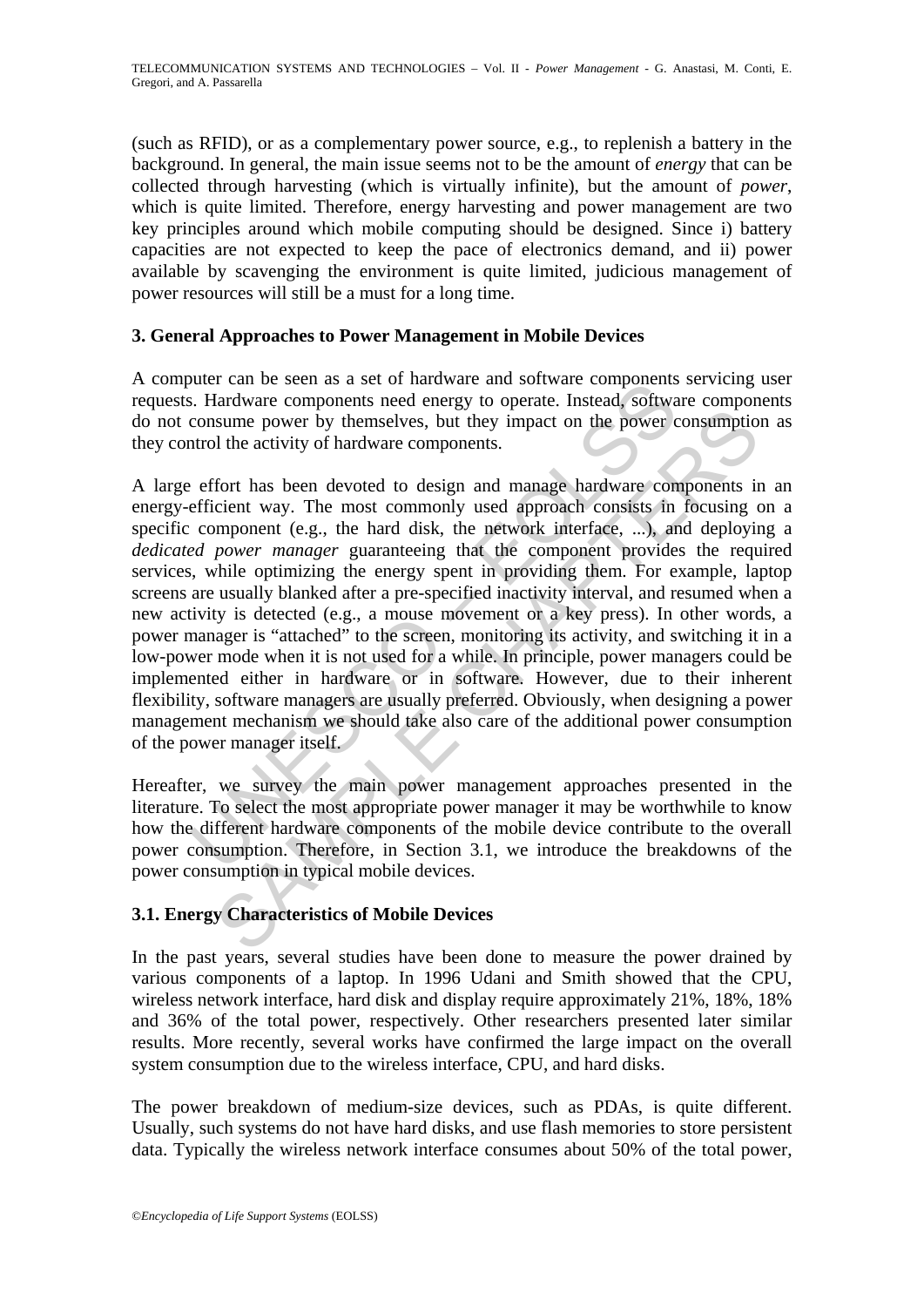while the display and the CPU contribute for about 30% and 10%, respectively.

Finally, sensor nodes drastically differ from both laptops and PDAs, and hence their power breakdown is completely different. In addition, the power consumption in sensor nodes may greatly depend on the specific task implemented by the sensor network. Typically, the wireless network interface and the sensing subsystem are the most powerhungry components of a sensor node. On the contrary, the CPU accounts for a minor percentage of the power consumption.

To summarize, several hardware components of a computing device need power management. In the past years, many researchers have focused mainly on hard disks and CPUs, as they account for a great portion of the total power consumption in laptops. More recently, increasing interest has been devoted to the networking subsystem, as it is the main source of power consumption for medium and small-size mobile devices (e.g., PDA). In the following of this section we survey power-management approaches that apply to different hardware subsystems. Then, in Section 4, power-management approaches tailored to the networking subsystem will be discussed in depth.

### **3.2. Framework for Power Management**

as they account to a great potonon on the total power consumptor<br>accently, increasing interest has been devoted to the networking sub-<br>n source of power consumption for medium and small-size mobil<br>In the following of this source of power consumption for medium and small-size mobile devices (the following of this section we survey power-management approaches different hardware subsystems. Then, in Section 4, power-management tailored to the Figure 2 shows a general scheme for power management. To better understand Figure 2, let us define the concept of power-manageable component (PMC). A PMC is a hardware component that provides a well-defined kind of service. For example, hard disks, network interfaces, CPUs can be seen as power-manageable components. A fundamental requirement of a PMC is the availability of different *operating modes*. Each mode is characterized by a specific power consumption and performance level. For example, a hard disk has high power consumption when disks are spinning, and data can be accessed very quickly. When disk heads are parked, the power consumption is much lower, but the access time becomes very high, since disks must be spun up again before accessing data.

In Figure 2 a power-manageable component is represented as a *Service Provider* (SP). Each item in the *Queue* (Q) is a request for an SP service. A *Service Requester* (SR) representing, in an aggregate way, the SP users — issues requests through the Queue. The *Power Manager* (PM) *observes* the status of the Service Requester, Queue and Service Provider (that is, the status of the system), and issues *commands* to the Service Provider, dynamically switching it between its operating modes. The algorithm used by the Power Manager to decide the Service Provider operating modes is referred to as *policy*. The goal of a policy is to make the Service Provider handle items in the Queue by: i) spending the minimum possible energy, and ii) still providing an acceptable Quality of Service (QoS) to users. It must be pointed out that transitions between different SP modes usually have a cost. Specifically, each transition requires a time interval during which the Service Provider consumes energy but is not able to service any request. Furthermore, the lesser the power consumption of the low-power mode, the higher the time interval to switch to a high-performance mode. For each low-power mode *M*, a *break-even time*  $(T_{BE}^{M})$  can be defined. When the Service Provider is switched to low-power mode *M*, it should not switch back to a high-power mode before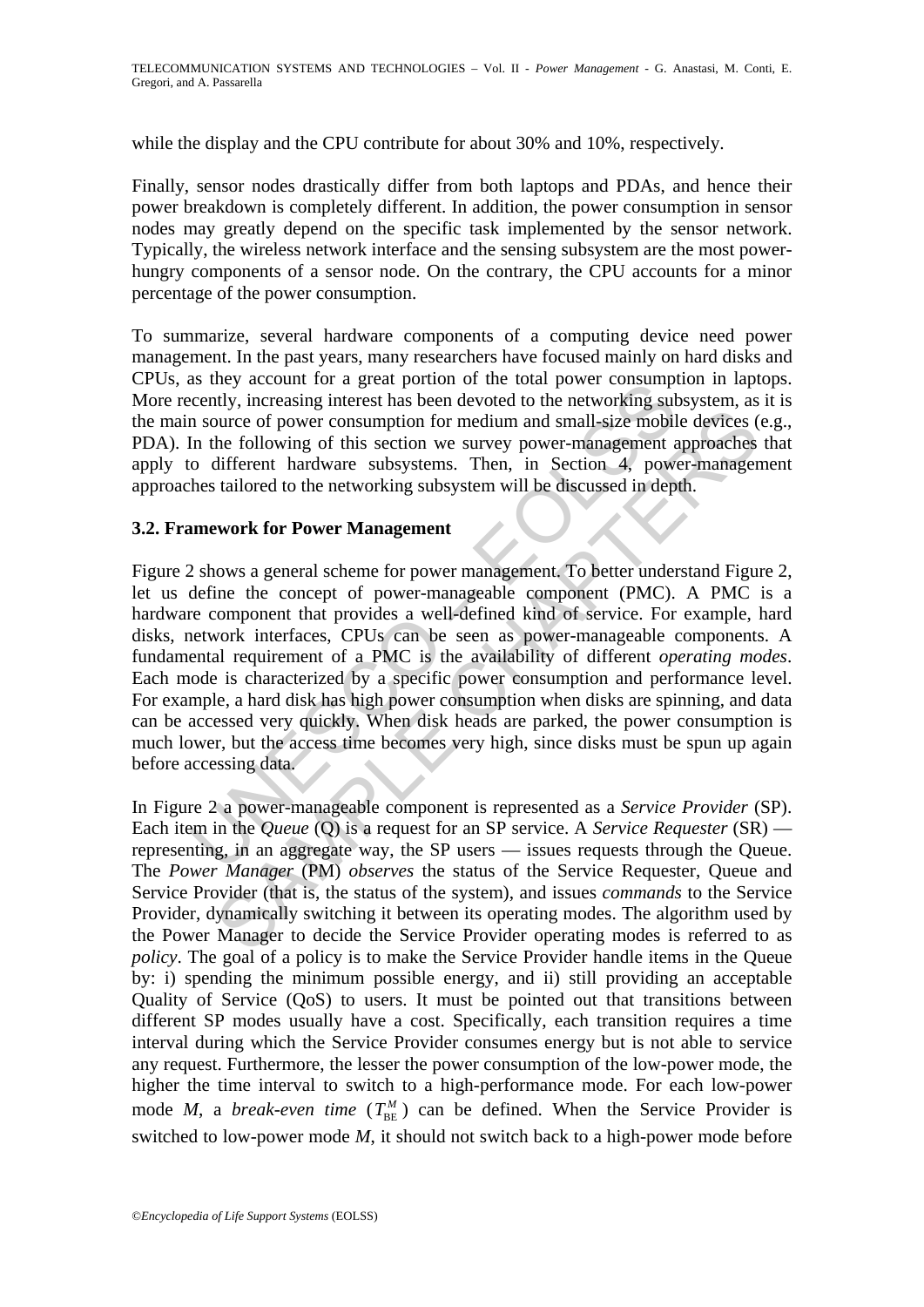TELECOMMUNICATION SYSTEMS AND TECHNOLOGIES – Vol. II - *Power Management* - G. Anastasi, M. Conti, E. Gregori, and A. Passarella

 $T_{BE}^M$  seconds. Otherwise, the energetic advantage of using the low-power mode is overwhelmed by the transition cost. Hence, the Service Provider can be modeled as a server with vacations. During vacation periods, the Service Provider operates in lowpower modes and it is not able to service requests in the Queue. The vacation lengths depend on the particular mode the Service Provider is operating in, and on the policy implemented by the Power Manager. Specifically, for each power mode  $M$ ,  $T_{\text{BE}}^M$ represents the minimum vacation length. The Power Manager may increase the vacation length, based on the observed system status. Therefore, if  $d^M$  denotes the vacation length related to the operating mode *M*, we can express  $d^M$  as follows:

$$
d^M = T_{\text{BE}}^M + f_d \left( \text{policy} \right) \tag{1}
$$

where  $f_d(\cdot)$  denotes the delay introduced by the selected power management policy.



Figure 2: High-level system model. This figure has been derived from Benini (1999)

It is worth noting that a typical drawback of any power management policy is a negative impact on the QoS perceived by SP users. With reference to Eq.(1), energy saving increases with the increase of  $d^M$ . However,  $d^M$  also impacts on the delay introduced by power management to service times, thus decreasing the QoS. For example, when a hard disk is spun down, the user must wait for a long time at the first access. Therefore, the power management design must trade-off between these contrasting requirements.

The system represented in Figure 2 is completely isolated, i.e., the behavior of SR, SP and PM neither affects, nor is affected, by any other computer component. It is possible to enrich this model to achieve a more detailed characterization of power management for mobile devices. Specifically, the Power Manager could observe not only the status of the Service Requester, Queue and Service Provider, but also the status of other computer components (i.e., interactions between different computer components could be taken into consideration).

# **3.2.1. Possible Strategies**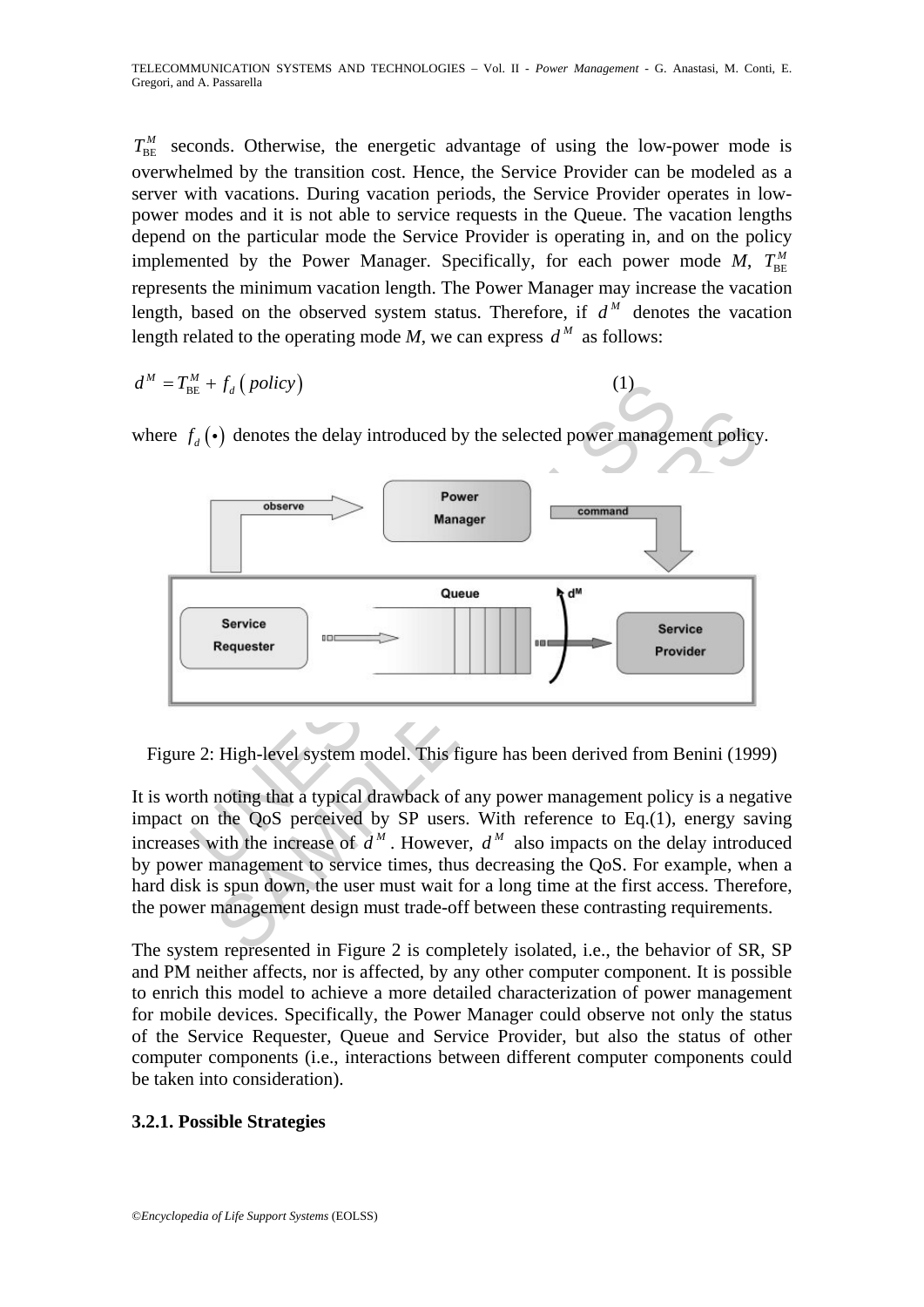The core of any power management system is the behavior of Power Managers. Typically, two complementary approaches have been used: a *reactive* approach and a *proactive* approach.

With reference to Figure 2, the reactive approach focuses on dynamically driving the Service Provider in the various operating modes, based on the knowledge of the system status (i.e., the SP, SR and Q status). This approach is usually referred to as *Dynamic Power Management* (DPM). Solutions of this type range from simple timeout policies, to policies based on dynamically estimating the profile of requests issued by the Server Requester. These solutions do not modify the profile of SR requests (in order to optimize the power consumption of the Service Provider), but they dynamically react to the requests profile by selecting the appropriate mode of the Service Provider. This is why this approach is referred to as *reactive approach*. Reactive policies are surveyed in Section 3.3.

essay profits by selecting the appropriate mode of the service Fresh sapproach is referred to as *reactive approach*. Reactive policies and a modifying the workload issued or it, i.e., it modifies the profile of SR request From the above the property and the same of the set of the set of the set of the set of the set of the set of the set of the set of the set of the set of the set of the set of the workload shape has on the SP power consump The proactive approach is aimed at modifying the workload issued to the Service Provider, i.e., it modifies the profile of SR requests. Policies based on this approach are aware of the impact that the workload shape has on the SP power consumption, and hence modify the workload to optimize the performance. For example, some compilers modify the execution order of instructions to reduce transitions between 0s and 1s on the buses' lines. Obviously, it must be assured that the Service Provider provides the same results after processing either the original or the modified workload.

As the reactive and proactive approaches are orthogonal, some solutions exploit a combination of them. Hereafter, we refer to these solutions as *mixed policies*. Mixed policies implement algorithms that dynamically select the Service Provider operating mode, based on the workload shape. If possible, they also modify the workload in such a way that low-power operating modes could be exploited more efficiently than with the original workload. Section 3.4 is devoted proactive and mixed policies.



#### **Bibliography**

- - -

Anastasi G. et al. (2005). Power Management in Mobile and Pervasive Computing Systems. *Algorithms and Protocols for Wireless and Mobile Networks* (ed. Azzedine Boukerche). CRC-Hall Publisher. [This is a comprehensive survey on power management techniques in mobile and pervasive systems].

Pervasive (2005). Energy Harvesting and Conservation. *IEEE Pervasive Computing* **4**.[This is a magazine issue completely devoted to energy harvesting and conservation techniques for portable devices].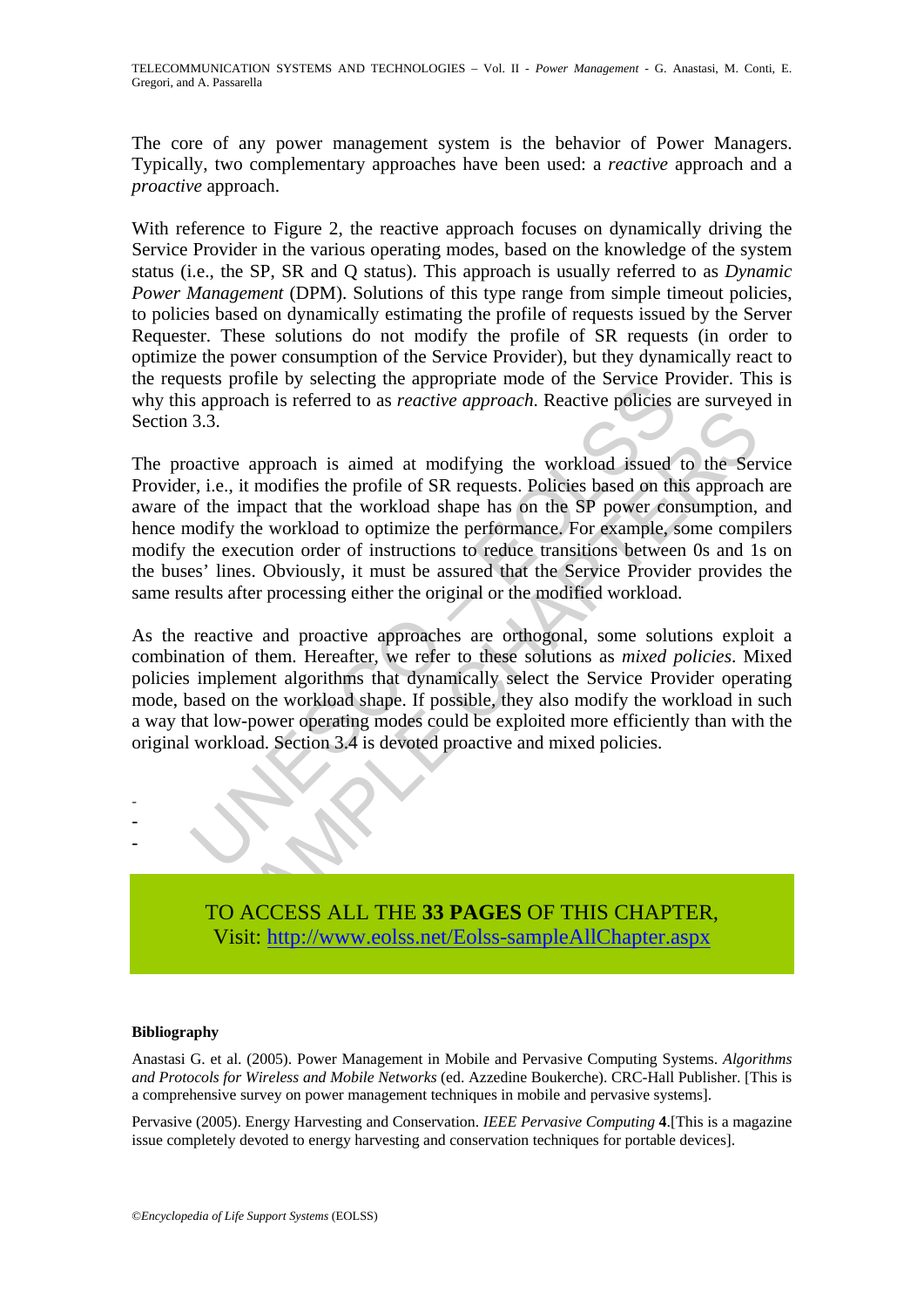TELECOMMUNICATION SYSTEMS AND TECHNOLOGIES – Vol. II - *Power Management* - G. Anastasi, M. Conti, E. Gregori, and A. Passarella

Starner T. E. (2003). Powerful Change Part 1: Batteries and Possible Alternatives for the Mobile Market. *IEEE Pervasive Computing*, pp. 86-88. [This paper discusses possible alternatives to using batteries in power portable devices and computers].

Benini L. et al. (2000). A Survey of Design Techniques for System-Level Dynamic Power Management. *IEEE Transactions on VLSI Systems* **8** pp. 299-316. [This is a survey on system-level approaches to dynamic power management].

Benini L. et al. (1999). Dynamic Power Management of Electronic Systems. *System Level Synthesis*. [This paper presents techniques, models and industrial standards related to Dynamic Power Management]

Conti M. (2003). Body, Personal, and Local Wireless Ad Hoc Networks. *Handbook of Ad Hoc Networks*  (ed. M. Ilyas Editor). CRC Press, New York. [This is a tutorial on Ad hoc, Personal and Body Area Networks].

Akyildiz I (2002). Wireless sensor networks: A survey. *Computer Network* **38**, 393 - 422. [This is a comprehensive survey on wireless sensor networks].

Krashinsky R et al. (2005). Minimizing Energy for Wireless Web Access with Bounded Slowdown. *ACM/Kluwer Wireless Networks* **11**, pp. 135-148. [This paper proposes the BSD protocol described in Section 4.1.3].

Kravets R. et al. (2000). Application-driven Power Management for Mobile Communication. *ACM/Baltzer Wireless Networks* **6**, pp.263-277. [This paper introduces the Communication-based Power Management Protocol described in Section 4.2.2].

Anand M. et al. (2005). Self-Tuning Wireless Network Power Management, *ACM/Kluwer Wireless Networks* **11**, pp. 451-469. [This paper introduces the STPM protocol described in Section 4.3.1].

802.11 (2006). http://grouper.ieee.org/grups/802/11/. [This is the web site of the IEEE 802.11 Working Group for WLAN standards].

802.15.4 (2006). http://www.ieee802.org/15/. [This is the web site of the IEEE 802.15 Working Group for WPAN]

#### **Biographical Sketches**

Ensive survey on wireless sensor networks].<br>
Ensive survey on wireless sensor networks].<br>
Experimental entergy for Wireless Web Access with Bother Wireless Networks 11, pp. 135-148. [This paper proposes the BSD pro<br>
1.3].<br> Results: (2005). Minimizing Energy for Wireless Web Access with Bounded Slowd<br>
Wireless Networks 11, pp. 135-148. [This paper proposes the BSD protocol describes<br>
1. Wireless Networks 6, pp.263-277. [This paper introduces **Giuseppe Anastasi** is an associate professor of Computer Engineering at the Department of Information Engineering of the University of Pisa, Italy. He received the Laurea (cum laude) degree in Electrical Engineering, and the PhD degree in Computer Engineering, both from the University of Pisa, Italy, in 1990 and 1995, respectively. His research interests include mobile and pervasive computing, ad hoc and sensor networks, and power management. He is a co-editor of the book Advanced Lectures in Networking (LNCS 2497, Springer, 2002), and has published more than 50 papers in the area of computer networking and pervasive computing, both in international journals and conference proceedings. He is on the editorial board of the *Journal of Ubiquitous Computing and Intelligence* (*JUCI*), and on the steering committee of the *IEEE International Conference on Pervasive Computing and Communications (PerCom)*. He has served as general chair for the 6th *IEEE Symposium on a World of Wireless, Mobile and Multimedia Networks (WoWMoM 2005)*, and as program chair of the 4th *International Workshop on Mobile Distributed Computing (MDC 2006),* and the *1st International Workshop on Sensor Networks and Systems for Pervasive Computing (PerSeNS 2005)*. He has also served on the Technical Program Committee of many international conferences including *IEEE PerCom* (2003), *IEEE ISCC* (2004-2007), *IEEE AINA* 2006.

**Marco Conti** is a senior researcher at IIT, an institute of the Italian National Research Council (CNR). His research interests include Internet architecture and protocols, wireless networks, ad hoc networking, mobile and pervasive computing. He co-authored the book "Metropolitan Area Networks" (Springer, London 1997) and is co-editor of the book "Mobile Ad Hoc Networking" (IEEE-Wiley 2004). He published in journals and conference proceedings more than 150 research papers related to design, modeling, and performance evaluation of computer-network architectures and protocols. He served as TPC chair of IFIP-TC6 Conferences "Networking2002" and "PWC2003", and as TPC co-chair of ACM WoWMoM 2002, IFIP-TC6 WONS 2004, WiOpt '04, and the 6th IEEE WoWMoM 2005 Symposium. He is the TPC chair of IEEE PerCom 2006 conference, TPC co-chair of the ACM MobiHoc 2006